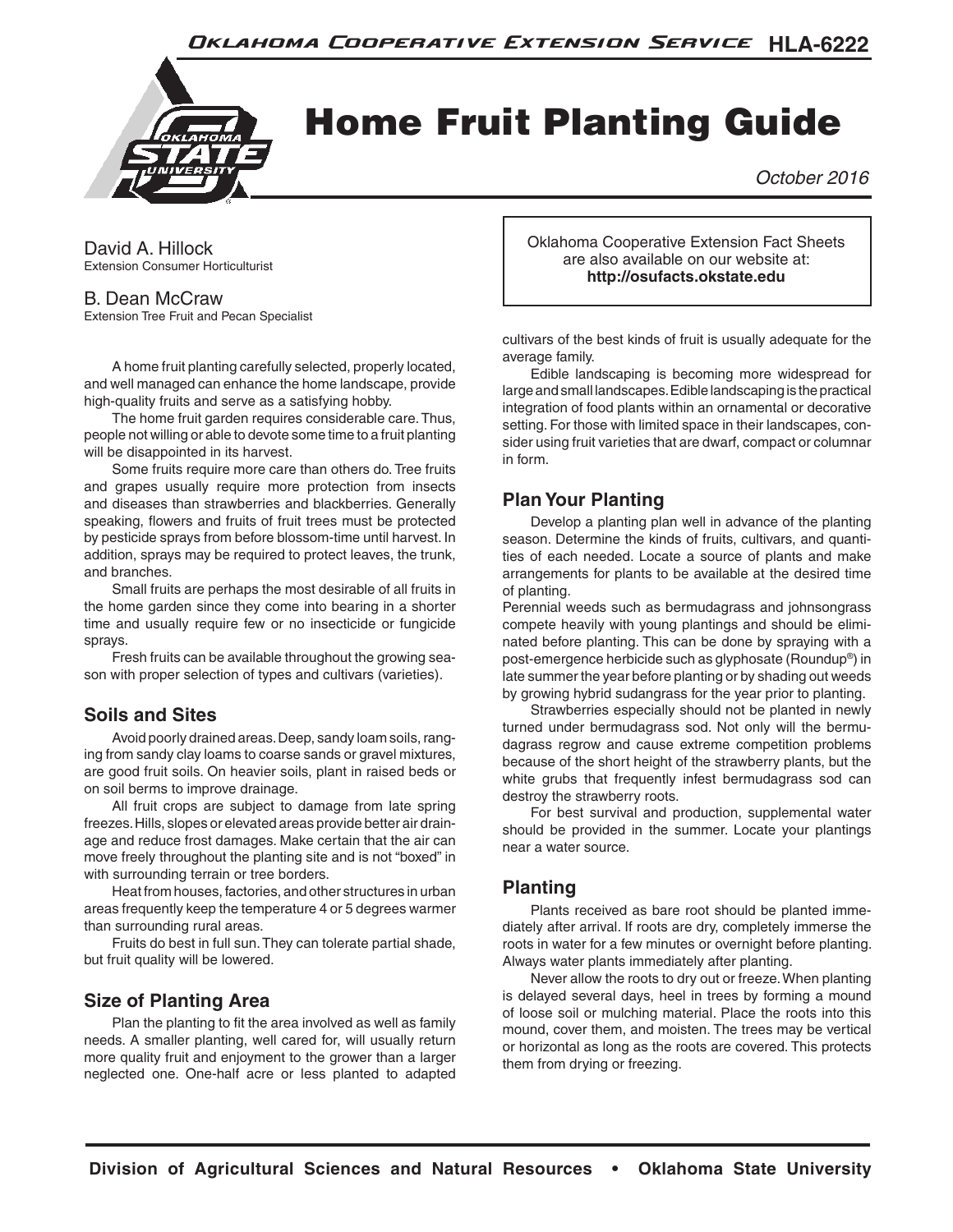Set trees about the same depth that they grew in the nursery row. Trim off broken and dried roots. Place topsoil around the roots and firm the soil to exclude air. Settle the soil with water and make sure the roots are left in a natural outward position. Leave a small basin one or two inches deep around the tree to aid in watering. Wrap the trunk from the soil line up to the first branches (or 18 inches above the ground) to protect the trunk from sunscald, rodent injury, insect damage, and drying out.

#### **Cultural Practices**

 During the first summer, cultivate or mulch around the fruit plants to reduce competition from other plants and to conserve moisture and fertility. Irrigation is especially important in the first few years while the planting becomes established.

 Information on pruning, spraying, and other cultural practices is available at your local county Extension office.

#### **Pollination**

 Pay close attention to the pollination requirements of the different fruits to avoid disappointment. Many fruits require that the flower is pollinated with pollen from a different cultivar of the same fruit or the fruit will not develop. Planting only one cultivar of these fruits often results in masses of blooms in the spring, but few or no fruits. Different strains of the same cultivar (e.g. two spur strains of 'Delicious') will not provide proper cross-pollination.

 There are a few cultivars of apple and pear that do not produce viable pollen. If one of these cultivars is planted, two other cultivars will need to be planted (a total of 3) to provide adequate pollen for all. Sometimes some apple cultivars are listed as self-fertile in nursery catalogs, but for consistent production of the best quality fruit, cross-pollination with another cultivar should always be provided.

 Duke cherries are hybrids between sweet and sour cherries. They can be cross‑pollinated by either sweet or sour cherries, but Duke cherries should not be counted on to cross‑pollinate sweet cherries.

 All fruits in the accompanying table that are not marked as requiring cross-pollination are self-fertile, meaning that a cultivar of those fruits can set fruit with its own pollen.

Highbush blueberries will set much better crops if cross-pollination is provided. Rabbiteye blueberries require cross-pollination. Highbush and rabbiteye blueberries will not pollinate each other.

#### **Dwarf Trees**

 Dwarfing rootstocks enable fruit trees to be grown in much smaller areas than standard-sized trees. The term 'dwarfing' refers to a tree smaller than when grown on seedling rootstocks, even if only 10 to 15 percent smaller. The degree of dwarfing varies with the rootstock. In general, semi‑vigorous rootstocks will produce a tree about 3/4 the size of a standard tree, semi‑dwarf about 1/2 sized, and fully dwarfing rootstocks produce trees 1/3 of standard size or smaller.

Genetic dwarf fruit trees are available but generally are not satisfactory. 'North Star' sour cherry is an exception.

## **Types of Fruit**

**AppIes—**M.9and M.27 rootstocks produce fully dwarfed trees (6‑8' tall and 4‑6' tall respectively). Both produce shallow, weak root systems and require staking or trellising, and regular watering. Dozens of other size-reducing apple rootstocks exist, but the best for Oklahoma is MM.111. MM.111 will produce a tree that is 25 percent smaller than on seedling rootstock, but very well anchored and drought resistant.

 Interstem trees, with a MM.111 root system, 8 to 10 inches of trunk of M.9 or M.26 and with the fruiting cultivar grafted on top combine the anchorage of the MM.111 with the dwarfing of M.9 or M.26 to produce a tree 8 to 10 feet tall that will not need support. Interstem trees are more costly and less available than single graft trees.

Spur-type strains of apple cultivars have more spurs and fewer long branches than the non‑spur strains. They are smaller growing and preferred where available.

**Pear—**Quince is the standard dwarfing rootstock for pears, but will require support. Quince rootstocks are less cold hardy than pear, and are very susceptible to fireblight. Quince C is the most dwarfing, producing a 1/4 to 1/3 size tree. A new series of pear rootstocks, the OHXF series (from a cross between 'Old Home' and 'Farmingdale'), is entering the nursery trade, and offers a variety of tree sizes from 1/4 to 3/4 standard size.

Pears are very susceptible to the bacterial disease, fireblight. Only cultivars with known resistance to this disease should be planted. Even with blight resistant cultivars, pruning out infected shoots 12‑18 inches below the infection as soon as they appear will be necessary to prevent disease buildup. Pruning shears should be sterilized between cuts. More information on fire blight control is available at your local county Extension office. The 'Magness' cultivar should be planted with two additional cultivars since it does not produce viable pollen.

**Peach—**There are no satisfactory dwarfing rootstocks for peach at present; however, 'Halford' or 'Lovell' are good choices. Many nurseries use *Prunus besseyi* seedlings, but often there is delayed graft incompatibility and tree death. Tree height on peaches can be kept to 6‑8' by judicious annual pruning. Well-drained, deep, open-type soils of reasonable fertility are preferred. A spray program for insects and diseases beginning with a dormant application and continuing through fruit growth is required to produce clean fruit. Peach tree borer control is a necessity.

**Plum—**There are no satisfactory dwarfing rootstocks at pres‑ ent for plums. General cultural requirements are similar to peaches. The Japanese plums bloom earlier than the European types and are more subject to late spring frost damage. European and Japanese plums should not be depended upon to pollinate each other.

**Cherry—**There are no satisfactory dwarfing rootstocks at present for cherries. Many sweet cherries are not adapted to a hot, dry climate. Cherry leaf spot, plum curculio and poorly drained soils are the major obstacles to successful cherry production in Oklahoma. The diseases and insects can be controlled successfully with a series of sprays. Sour cherries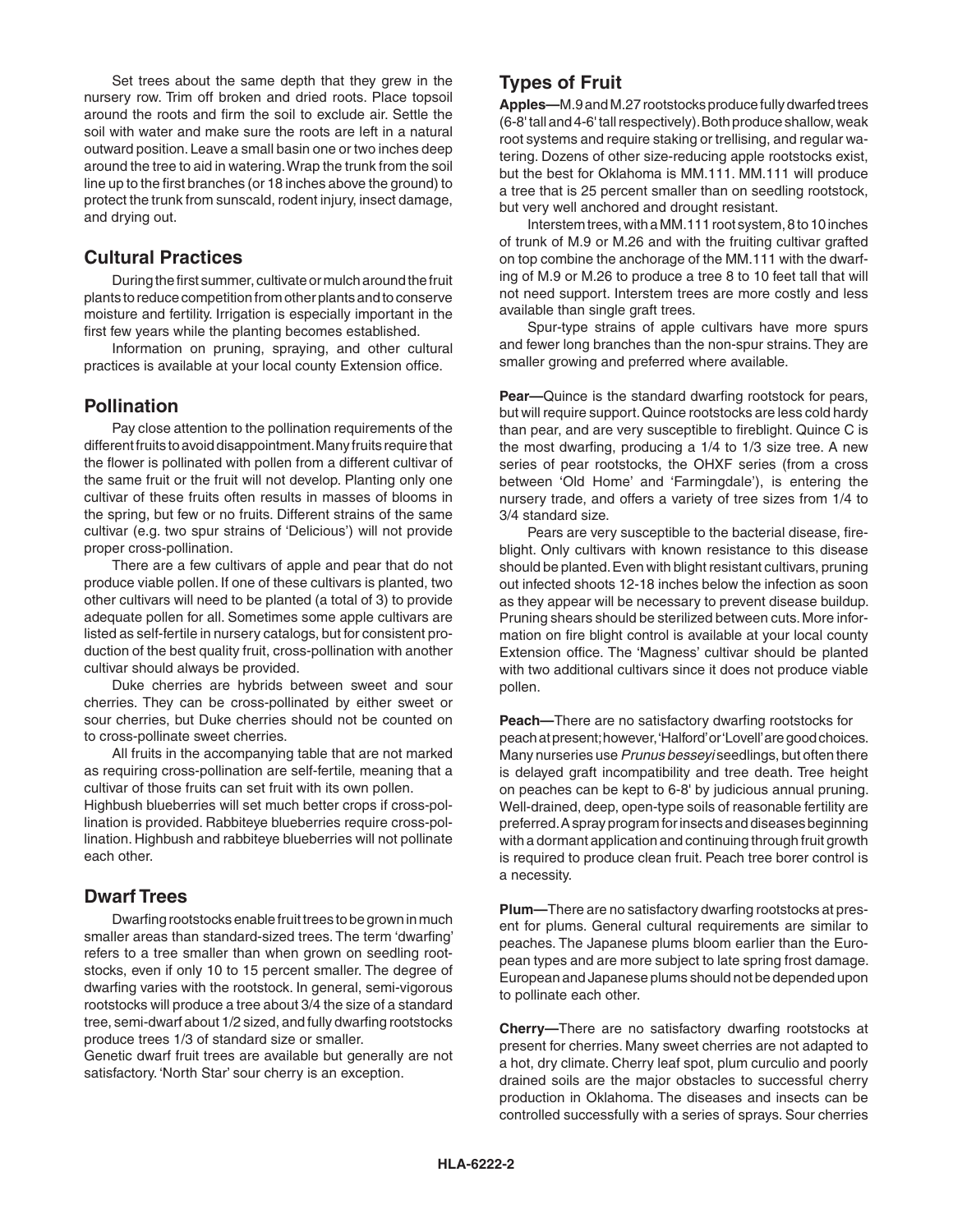are generally better adapted than sweet cherries. Sweet cherries in general require cross‑pollination; but two cultivars, 'Stella' and 'Lapins', are self‑fertile.

**Apricot—**There are no satisfactory dwarfing rootstocks at present for apricot. Apricots bloom early and are usually killed by late spring frosts. The tree is very ornamental when in bloom, and tree-ripened apricots are delicious, but do not expect consistent production.

**Strawberry—**Strawberry roots are usually found in the 12 to 18 inch top layer of the soil. Most of the root system is in the first 6 to 8 inches of soil. This stresses the importance of supplemental irrigation and mulching for this crop. For continued good production, strawberry plantings should be renovated each year after harvest. Purchase virus-tested plants only. A production of one to two quarts of berries per three foot section of row should be possible each year.

**Blueberries—**Blueberries require a soil pH of 5.0 to 5.2. Highbush blueberries are best adapted to northeastern Oklahoma. They will do best when protected from hot, drying winds. Rabbiteye blueberries are best adapted to southeastern Oklahoma. Highbush blueberries must have supplemental irrigation and mulch of woodchips, sawdust or pecan shells to survive. Rabbiteye blueberries also need irrigation and will benefit from mulch.

**Raspberries—**Raspberries, generally, are not too productive because of the fluctuating temperatures during winter. Black raspberries, if well watered and mulched, can be successful.

**Blackberries—**Erect thorny blackberries are the most com‑ monly grown and do not require trellis support. Care must be taken to maintain the rows no more than one to two feet wide to facilitate harvesting. Sucker plants that come up between the rows may be dug and moved into the row or merely removed as soon as they emerge.

 Trailing thornless blackberries have smooth, arching canes, and require support on a trellis. Fruit quality is improved if the fruit are allowed to ripen to a dull black rather than a glossy black color.

**Grapes—**Grapevines will require support on a trellis, arbor or fence. Planting in north-south rows will increase production. Some protection from southwestern winds is desirable. Occasional supplemental watering during the fruit ripening period will improve fruit quality. Annual pruning is necessary to maintain a balance between plant growth and fruit production. It is common to remove 95 percent of the previous season's growth when pruning.

**Persimmon—**Oriental persimmon trees will bear fruit without pollination. Oriental and American persimmon trees will not cross-pollinate. Oriental persimmons may not be winter hardy in northern parts of Oklahoma.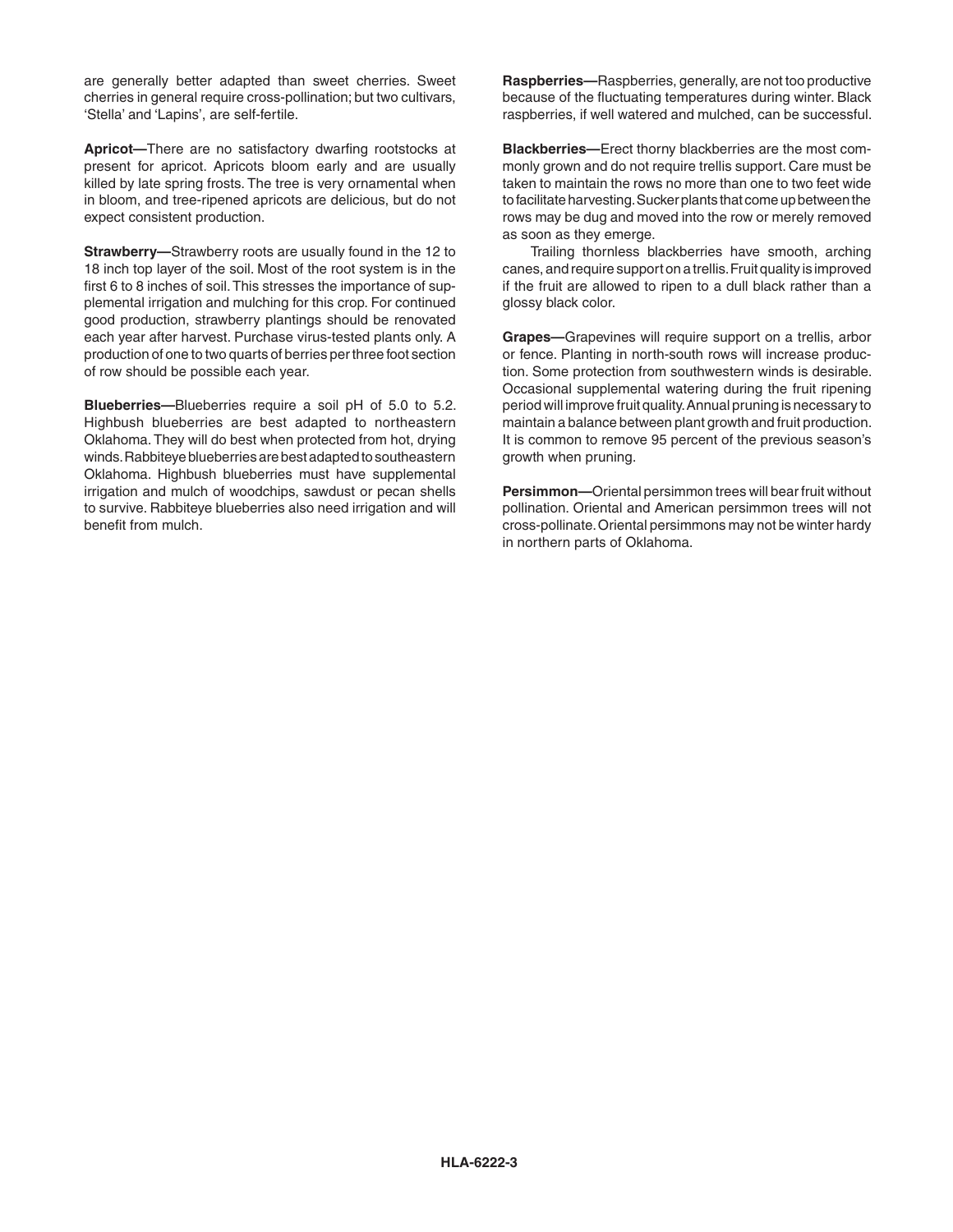| Kind          | Varieties***<br>Suggested                                                                                                                                                            | Season of Harvest<br>Central Oklahoma<br>or adapted areas                                                                                                                                     | Remarks                                                                                                                                                                                                                                                                                                                                                                                                                                                                                                                                     | Planting Distance<br>Suggested<br>In Feet                                                                            | What to Buy                                                                             | When to Plant             |
|---------------|--------------------------------------------------------------------------------------------------------------------------------------------------------------------------------------|-----------------------------------------------------------------------------------------------------------------------------------------------------------------------------------------------|---------------------------------------------------------------------------------------------------------------------------------------------------------------------------------------------------------------------------------------------------------------------------------------------------------------------------------------------------------------------------------------------------------------------------------------------------------------------------------------------------------------------------------------------|----------------------------------------------------------------------------------------------------------------------|-----------------------------------------------------------------------------------------|---------------------------|
| <b>APPLES</b> | * Golden Delicious<br>Arkansas Black<br>Delicious (red)<br>McLemore<br>Jonathan<br>Braeburn<br>Freedom<br>Liberty<br>Gala<br>Lodi<br>Ēij<br>$\ast$<br>$\ast$<br>$\ast$<br>×          | July 10-July 25<br>Aug 10-20<br>Aug 25-Sept 10<br>June 25-July 6<br>Sept 10-20<br>Sept 10-20<br>Sept 10-20<br>Sept 10-20<br>Sept 1-10<br>Sept 1-10<br>Sept 1-10                               | Purplish-red with yellow flesh,<br>Orange/red blush over yellow,<br>Very susceptible to fireblight<br>Yellow, dessert and cooking<br>tolerant to cedar apple rust<br>Red, dessert and cooking<br>Red, dessert and cooking<br>Red, dessert and cooking<br>Yellow, dessert & cooking.<br>Orange-red, dessert only.<br>Yellow, soft, cooking only.<br>Red, dessert & cooking.<br>very disease tolerant<br>very disease tolerant<br>and cedar-apple rust.<br>dessert and cooking,<br>dessert and cooking<br>Red, dessert only.<br>Well adapted. | Semi-Standard 18 to 25<br>Spur-Types 15 to 22<br>Semi-dwarf 15 to 20<br>Standard 25 to 30<br>Dwarf 8 to 14<br>ŏ<br>ŏ | One year old<br>trees                                                                   | or Spring<br><b>Trail</b> |
| PEACHES       | <b>Ouachita</b> Gold<br>Starks Encore<br>White Hale<br>Cresthaven<br>Autumnglo<br>Redhaven<br>Jayhaven<br>Glohaven<br>Reliance<br>Sentinel<br>Fairtime<br>Ranger<br>Candor<br>Nectar | June 28-July 3<br>July 21-27<br>July 28-Aug 3<br>June 18-24<br>Aug 20-25<br>Sept 13-20<br>July 15-20<br>July 15-20<br>Aug 13-17<br>Aug 13-17<br>Aug 6-10<br>July 8-13<br>July 4-9<br>July 2-7 | Yellow, semi-cling<br>Yellow, freestone<br>Yellow, freestone<br>Yellow, freestone<br>Yellow, freestone<br>Yellow, freestone<br>Yellow, freestone<br>Yellow, freestone<br>Yellow, freestone<br>Yellow, freestone<br>Yellow, freestone<br>Yellow, freestone<br>Yellow, freestone<br>Yellow, freestone                                                                                                                                                                                                                                         | 20x20                                                                                                                | or dormant bud<br>June bud trees<br>from the south<br>(one yr.) trees<br>from the north | or Spring<br>高            |
| NECTARINES    | EarliBlaze<br>RedGold<br>Redchief<br>Cavalier<br>Sunglo                                                                                                                              | July 27-Aug 2<br>Aug 6-11<br>July 3-9<br>July 15-20<br>July 21-27                                                                                                                             | Yellow, semi-freestone<br>Yellow, freestone<br>Yellow, freestone<br>Yellow, freestone<br>White, freestone                                                                                                                                                                                                                                                                                                                                                                                                                                   | 20x20                                                                                                                | or dormant bud<br>June bud trees<br>from the south<br>(one yr.) trees<br>from the north | or Spring<br>高            |

**OKLAHOMA HOME FRUIT PLANTING GUIDE**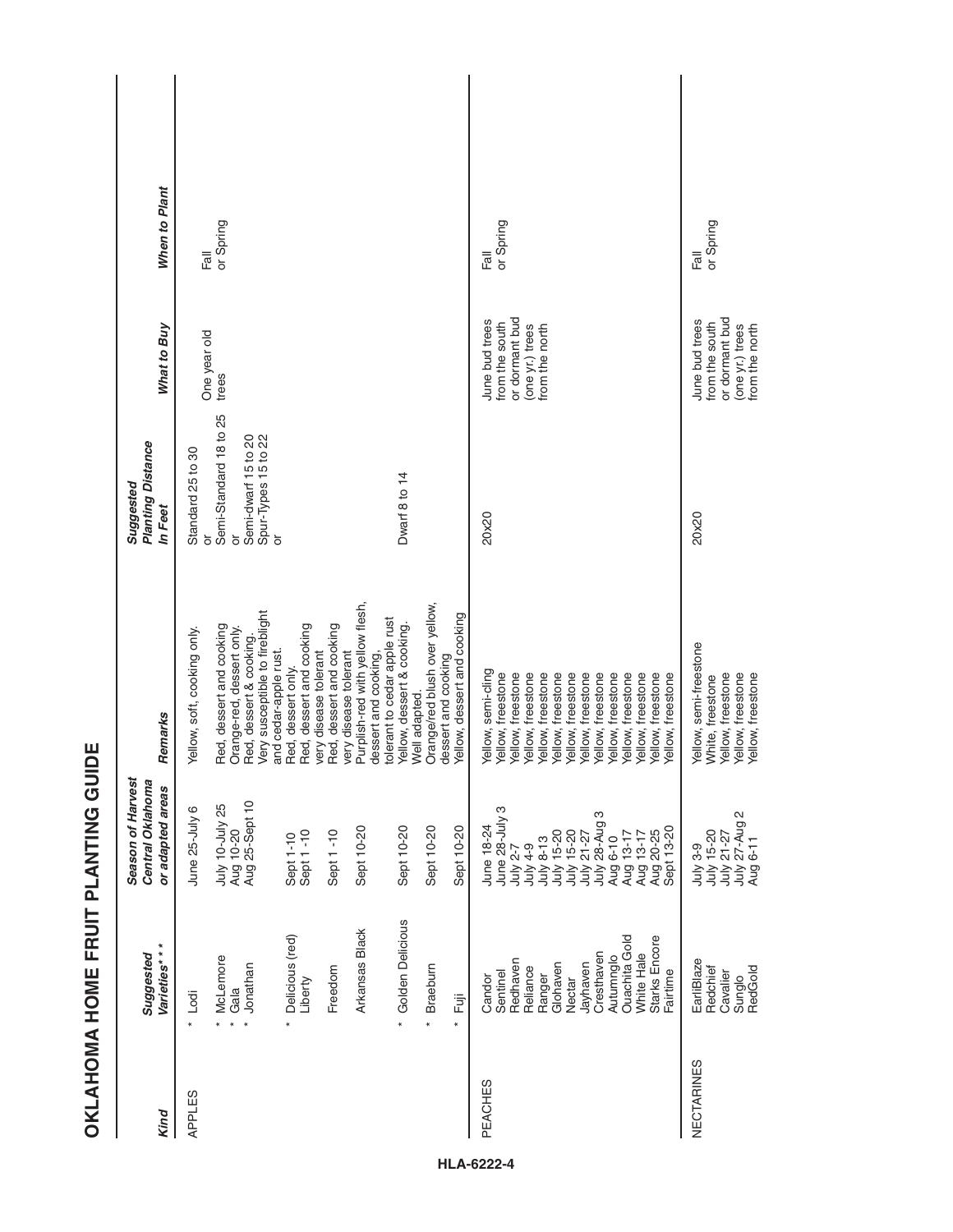| (European)<br><b>PLUMS</b>     | President<br>Stanley<br><b>Bluefre</b><br>$\star$                                        | Aug. 20-Sept. 10<br>Sept 10-20<br>Sept 1-15                                                                            | Stanley x President cross<br>A prune plum, self-fruitful                                                                                                                                                                    | 20x20                                   | One year old<br>trees                       | or Spring<br>$F\overline{a}$ ll                   |
|--------------------------------|------------------------------------------------------------------------------------------|------------------------------------------------------------------------------------------------------------------------|-----------------------------------------------------------------------------------------------------------------------------------------------------------------------------------------------------------------------------|-----------------------------------------|---------------------------------------------|---------------------------------------------------|
| (Japanese)                     | Ozark Premier<br>Methley<br>Bruce<br>$\ast$                                              | June 15-25<br>June 15-25<br>Aug. 10-20                                                                                 | Red flesh, partly self-fruitful<br>Very productive, self-fruitful<br>Large, late ripening<br>Large, yellow flesh                                                                                                            | 20x20                                   | One year old<br>trees                       | or Spring<br>Fall                                 |
| CHERRIES                       | Early Richmond<br>Kansas Sweet<br>Montmorency<br>Northstar<br>Meteor<br>Stella<br>$\ast$ | May 22-June 5<br>May 20-June 1<br>June 5-20<br>June 3-15<br>June 5-20<br>June 5-20                                     | The standard of sour or pie cherry,<br>Sour or pie (resistant to leaf spot)<br>pie cherry, very consistent<br>Duke cherry (semi-sweet)<br>The standard of sour or<br>Sweet (self-fertile)<br>very consistent<br>Sour or pie | 20x20                                   | year old trees<br>One or two                | or Spring<br>$\overline{\overline{\overline{a}}}$ |
| <b>APRICOTS</b>                | Tilton                                                                                   | June 25-July 5                                                                                                         | should not be attempted<br>Commercial production                                                                                                                                                                            | 20x20                                   | One year old<br>trees                       | Fall or Spring                                    |
| $*$<br>PEARS                   | Moonglow<br>Magness<br>Maxine<br>$\ast$                                                  | Sept 5-Sept 15<br>Aug 10-Aug 25<br>Aug 25-Sept 5                                                                       | Fireblight resistant<br>Fireblight resistant<br>Fireblight resistant                                                                                                                                                        | 25x25                                   | One year<br>old trees                       | or Spring<br>Fall                                 |
| <b>STRAWBERRIES</b>            | Earliglow<br>Cardinal<br>Sunrise<br>Marlate<br>Allstar<br>Delite<br>Atlas                | May 10-June 10<br>May 15-June 15<br>May 15-June 15<br>May 10-June 10<br>May 10-June 10<br>May 5-June 5<br>May 5-June 5 | ahead of planting strawberries;<br>Incorporate organic matter<br>select virus indexed plants                                                                                                                                | 2x4                                     | old plants<br>One year                      | or Spring<br>Fall                                 |
| (Erect)<br><b>BLACKBERRIES</b> | Cheyenne<br>Cherokee<br>Shawnee<br><b>Womack</b><br>Choctaw<br><b>Brazos</b>             | $10 - 30$<br>$10 - 30$<br>$10 - 30$<br>July 10-30<br>July 1-10<br>$1 - 10$<br>July<br>July -<br>July<br>July           | Latest ripening, high yields<br>Good flavor. Southern Oklahoma only.<br>Medium large, very sweet<br>Large very sweet<br>Very sweet<br>Very sweet                                                                            | $3\times8$                              | One year old<br>root cuttings               | early spring<br>Fall or                           |
| (Erect Thomless)<br>(Trailing) | Arapaho<br>Navaho<br>Boysen<br>Young                                                     | 20-Aug 5<br>20-Aug 5<br>20-Aug<br>$10 - 30$<br>$1 - 20$<br>July:<br>July<br>yinr<br>July                               | Trellis or other support<br>required<br>Sweet<br>Sweet                                                                                                                                                                      | $3\times8$<br>$8\times12$<br>$3\times8$ | One year old<br>root cuttings<br>Tip layers | Fall or Spring<br>Early Spring                    |
| (Trailing Thornless)           | Chester<br>Hull                                                                          | July 20-Aug 5<br>July 20-Aug 5                                                                                         | Trellis or other support required6x10<br>Trellis or other support required                                                                                                                                                  |                                         | One year old<br>plants                      | Fall or Spring                                    |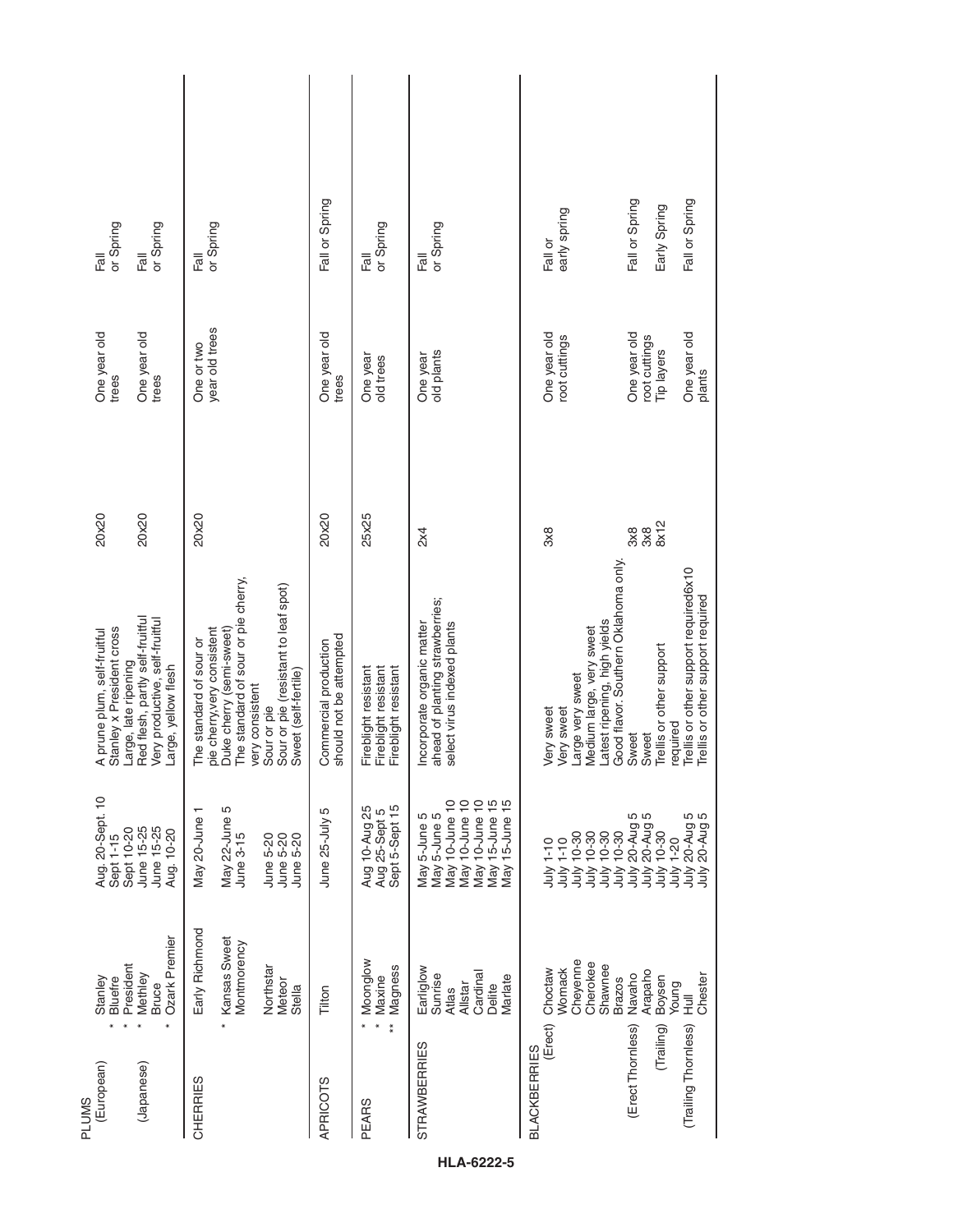| (Bunch)<br>GRAPES            | Aurora (S 5279)<br>Venus                                                                                   | July 15<br>Aug <sub>1</sub>                        | Red, table-seedless<br>White, wine type                                                             | 8x10     | One or two                   | Spring            |
|------------------------------|------------------------------------------------------------------------------------------------------------|----------------------------------------------------|-----------------------------------------------------------------------------------------------------|----------|------------------------------|-------------------|
|                              | Seyval Blanc<br>Villard Blanc<br>(SV 5276)                                                                 | Aug 8                                              | White, wine type                                                                                    |          |                              |                   |
|                              | $(SV 12-375)$                                                                                              | Aug 18                                             | White, wine type                                                                                    |          |                              |                   |
|                              | Rougeon (S 58908)                                                                                          | Aug 10                                             | Blue, wine and juice                                                                                |          |                              |                   |
|                              | Delaware<br>Catawba                                                                                        | Aug 15<br>Sept <sub>1</sub>                        | Red, wine and table<br>Red, wine and table                                                          |          |                              |                   |
|                              | Verdelet (S 9110)                                                                                          | Aug 10                                             | White, table                                                                                        |          |                              |                   |
|                              | $J.S. 16 - 104$                                                                                            | Aug 1                                              | Red, table                                                                                          |          |                              |                   |
|                              | Romulus                                                                                                    | Aug 20                                             | White, table-seedless                                                                               |          |                              |                   |
|                              | Fredonia<br>Himrod                                                                                         | Aug 15<br>Aug 8                                    | Blue, table and juice<br>White, seedless                                                            |          |                              |                   |
|                              | Niagara                                                                                                    | Aug 20                                             | White. table and juice                                                                              |          |                              |                   |
|                              | Carman                                                                                                     | Aug 22                                             |                                                                                                     |          |                              |                   |
|                              | Saturn                                                                                                     | Aug 15                                             | Blue, juice, for southwest Okla.<br>Red, table seedless                                             |          |                              |                   |
|                              | Reliance                                                                                                   | Aug 15                                             | Red, juice, jam, seedless                                                                           |          |                              |                   |
|                              | Mars                                                                                                       | Aug 15                                             | Blue, table, juice, jam, wine, seedless                                                             |          |                              |                   |
|                              | (Muscadine)                                                                                                | Adapted for McCurtain and Choctaw<br>upon request. | counties only. Variety information available                                                        | 14x10    | One year<br>old vines        | Fall or Spring    |
| $\ast$<br><b>BLUEBERRIES</b> | (highbush)                                                                                                 |                                                    |                                                                                                     |          |                              |                   |
|                              | Collins                                                                                                    | June 5-June 19                                     | Soil must be quite acid                                                                             | 4x6      | 12" to 18" well              | Early             |
|                              | Spartan                                                                                                    | June 7-June 21                                     | (pH 5.0). May require                                                                               |          | rooted plants                | Spring            |
|                              | Bluecrop<br>Blueray                                                                                        | June 12-June 28<br>June 15-July 1                  | sulfur to change                                                                                    |          |                              |                   |
| $\ast$                       | (Rabbiteye)                                                                                                |                                                    |                                                                                                     |          |                              |                   |
|                              | Premier<br>Climax                                                                                          | July 10-July 30<br>July 20-Aug 3<br>July 5-July 19 |                                                                                                     |          |                              |                   |
|                              | Tifblue                                                                                                    |                                                    |                                                                                                     |          |                              |                   |
| PERSIMMON                    | (American) Early Golden                                                                                    | September                                          | For pollination, a male tree                                                                        | 15 to 18 | One or two                   | Spring            |
|                              |                                                                                                            |                                                    | (pollen bearing) should be included<br>in the planting or graft a male<br>branch into a female tree |          | year old trees               |                   |
| (Oriental)                   | Huchiya                                                                                                    | November                                           | Non-astringent when fully ripe                                                                      | 12 to 15 | One or two                   | Spring            |
|                              | Fuyugaki                                                                                                   | November                                           | Non-astringent                                                                                      |          | year old trees               |                   |
|                              | Tanenashi<br>Tamopan                                                                                       | November<br>November                               | Astringent<br>Astringent                                                                            |          |                              |                   |
| $\frac{G}{L}$                | Ramsey (Texas<br>Everbearing)                                                                              | July to frost                                      | For milder southern counties;                                                                       | 8 to 10  | One year old                 | Spring            |
|                              | Brown Turkey                                                                                               | Aug. to frost                                      | have been grown in protected<br>areas of Tulsa and Okla. City                                       |          | trees                        |                   |
| <b>JUJUBE</b>                |                                                                                                            |                                                    |                                                                                                     |          |                              |                   |
| (Chinese Date)               | Lang                                                                                                       | September<br>September                             | Used as sweet pickles, preserves,<br>dried confections and fruit butter                             | 18 to 20 | year old trees<br>One or two | or Spring<br>Fall |
| CRABAPPLES                   | Florence<br>Dolgo                                                                                          | August<br>August                                   | Jelly and spice<br>Jelly and spice                                                                  | 20 to 25 | year old trees<br>One or two | Fall<br>or Spring |
|                              | *Needs cross pollinator. Those cultivars not marked with an asterisk are self-fertile.<br>**Pollen sterile |                                                    |                                                                                                     |          |                              |                   |
|                              |                                                                                                            |                                                    |                                                                                                     |          |                              |                   |

\*\*Pollen sterile<br>\*\*\*Space does not permit listing of other satisfactory varieties. OSU Extension F-6210 contains additional recommended apple and peach varieties.<br>\*\*\*Space does not permit listing of other satisfactory vari

\*\*\*Space does not permit listing of other satisfactory varieties. OSU Extension F-6210 contains additional recommended apple and peach varieties.